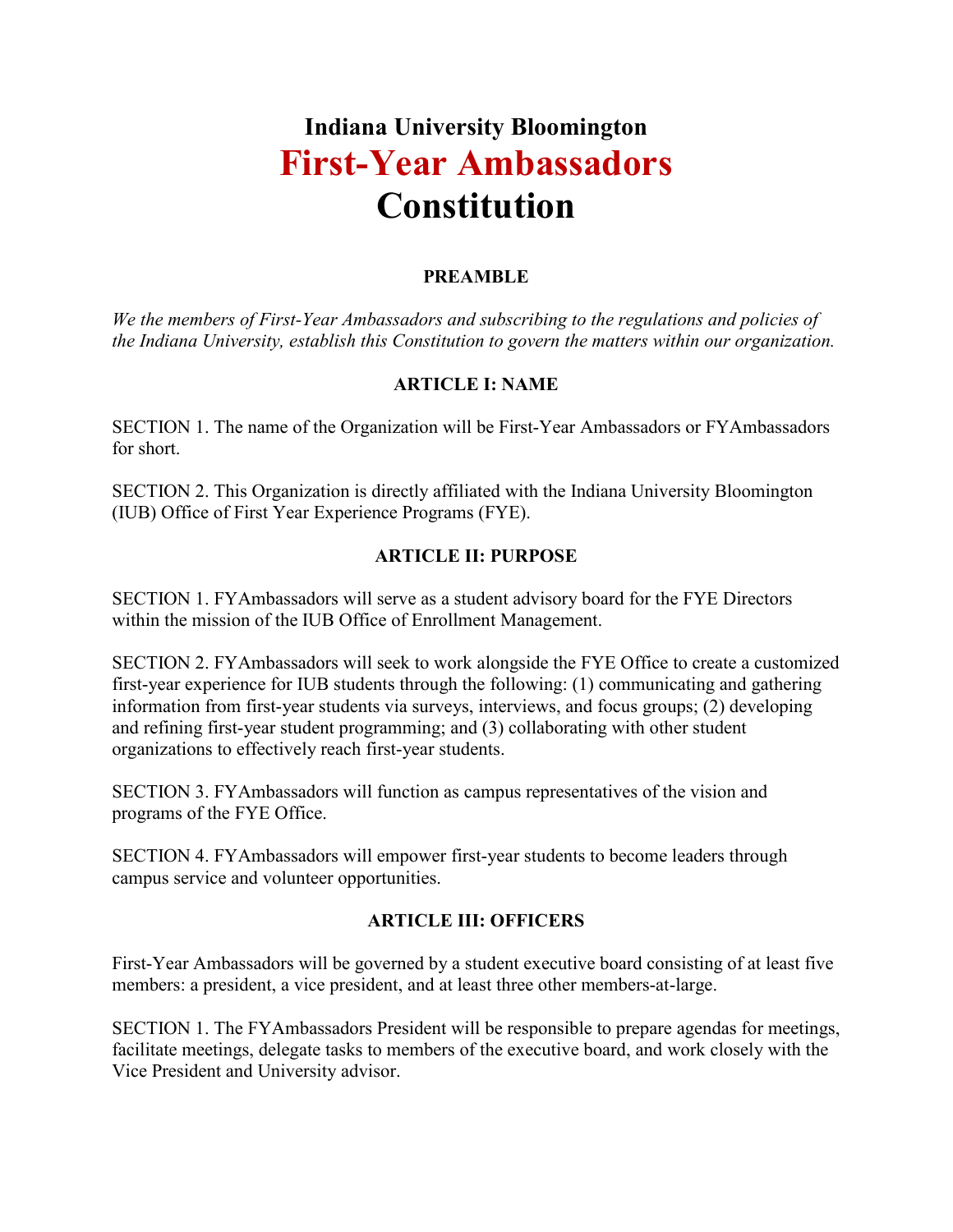SECTION 2. The Vice President will serve as the liaison between the group and campus partners/offices/student organizations, and develop projects and events as assigned by the president. The vice president will also assume the responsibilities of the president if the president is unable to attend a meeting or event.

SECTION 3. The members-at-large on the student executive board will meet the goals and needs of FYA as identified by the board and may include (but are not limited to) positions such as secretary, social media public relations chair, design public relations chair, program liaison, philanthropy chair, and treasurer.

## **ARTICE IV: ELECTION OF OFFICERS**

SECTION 1. Each FYAmbassadors officer will serve a term of one academic school year.

SECTION 2. Each spring, FYAmbassadors officer candidates will be nominated from current FYA Officers and FYA members. The Advisor, in communication with the FYA Student Executive Board and in compliance with University Policies, has authority to refuse any nomination for officer candidacy.

Grounds for refusal include obvious lack of commitment to FYA or suspicion of unfair favoritism.

SECTION 3. New elections of officers for the following academic year will take place at final meeting of each spring semester. The FYA President and FYE Advisor will oversee elections.

The incoming FYA President will assume responsibility for re-registration of FYA.

#### **ARTICLE V: REMOVAL OF OFFICERS**

SECTION 1. The Advisor retains the right to remove any officer on the basis of multiple instances of disrespect, consistent failure to meet expectations or follow through with commitments, and/or violating any policies set forth by the FYE Office, Indiana University, or the state of Indiana.

#### **ARTICLE VI: OFFICER VACANCIES**

SECTION 1. The Executive Board will elect a general member to fill any officer vacancies within a month of the vacancy. If the Executive Board fails to secure a general member to fill a vacancy, one of the Executive Board Members will temporarily assume the role of the vacant position until a general member fills the position.

#### **ARTICLE VII: ADVISORS**

SECTION 1. There will be at least one FYE Indiana University faculty or staff member who will serve FYAmbassadors as an advisor.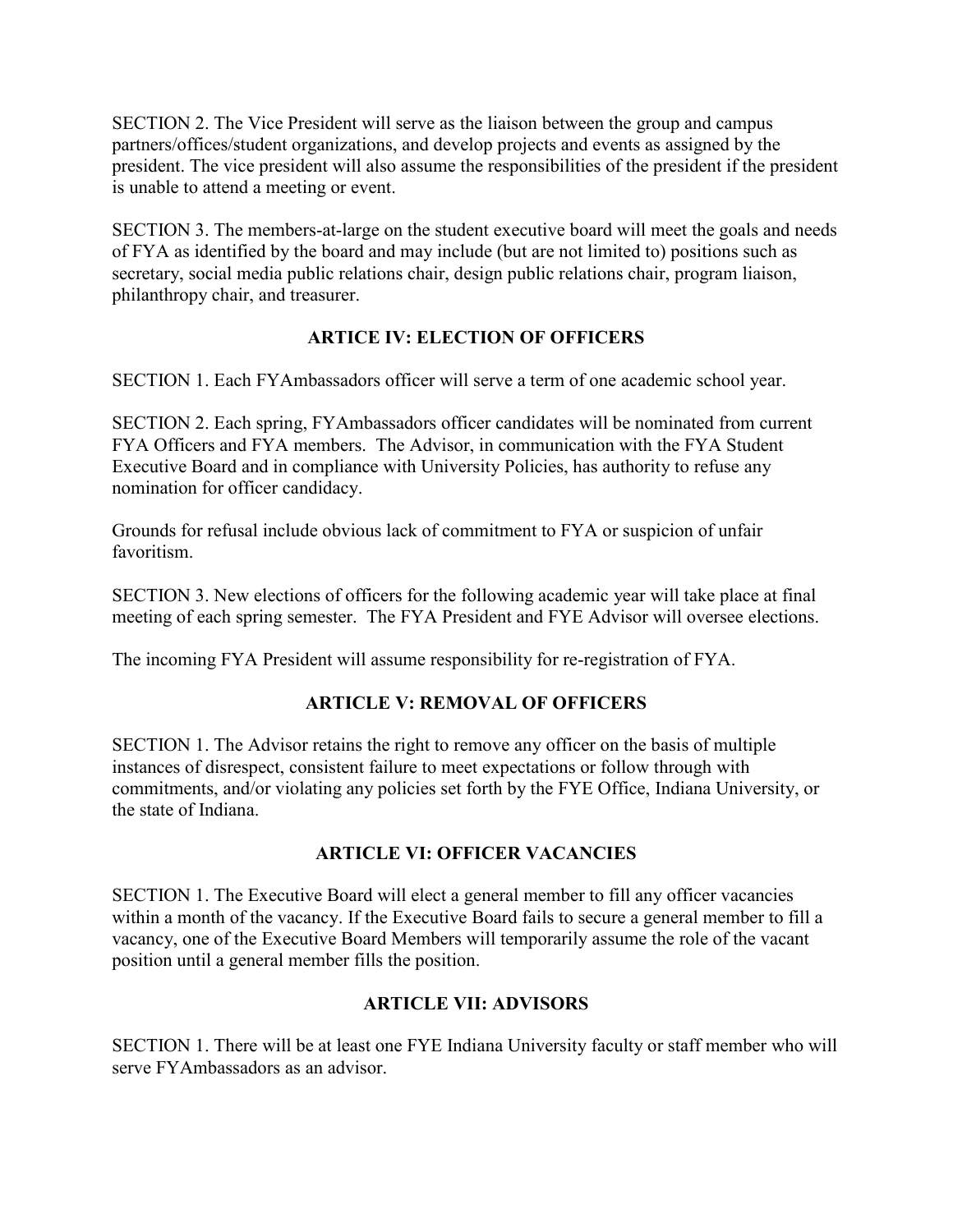SECTION 2. The FYE Advisor will serve as a liaison between FYE Directors and FYAmbassadors to fulfill the organization's purposes (see Article II).

#### **ARTICLE VIII: MEETINGS**

SECTION 1. Regular meetings of FYAmbassadors Officers will be held approximately every two weeks or as often as needed.

General membership meetings will be held monthly or as needed. Members will be notified of meetings and events via email, GroupMe, social media, or other forums agreed upon by a majority of FYA members. Members will receive notification at least 3 days in advance of any official activity unless circumstances render such action impossible or unreasonable.

SECTION 2. The FYA Officers at the start of each semester will create a calendar of the semester's meetings, taking into consideration University Holidays and other campus events.

#### **ARTICLE IX: MEMBERS**

SECTION 1. FYAmbassadors members will consist of undergraduate Indiana University students.

SECTION 2. Individuals who are first-year students or who are interested in actively promoting the purposes of FYAmbassadors will be eligible to apply for FYAmbassadors membership.

SECTION 3. The application for FYAmbassadors membership will include a series of questions as created by the FYAmbassadors Officers and Advisor.

SECTION 4. FYAmbassadors membership applications will be brought before the FYAmbassadors Student Executive Board for final approval.

#### **ARTICLE X: REMOVAL OF MEMBERS**

SECTION 1. The FYA Executive Board retains the right to remove any member on the basis of multiple instances of disrespect, consistent failure to meet expectations or follow through with commitments, and/or violating any policies set forth by the FYE Office, Indiana University, or the state of Indiana. Removal will require a majority vote of the Board.

#### **ARTICLE XI: UNIVERSITY POLICIES**

SECTION 1. University Compliance: This organization shall comply with all Indiana University regulations, and local, state and federal laws.

SECTION 2. Non-Hazing: Hazing is strictly prohibited. Hazing shall be defined as any conduct which subjects another person, whether physically, mentally, emotionally, or psychologically, to anything that may endanger, abuse, degrade, or intimidate the person as a condition of association with a group or organization, regardless of the person's consent or lack of consent.